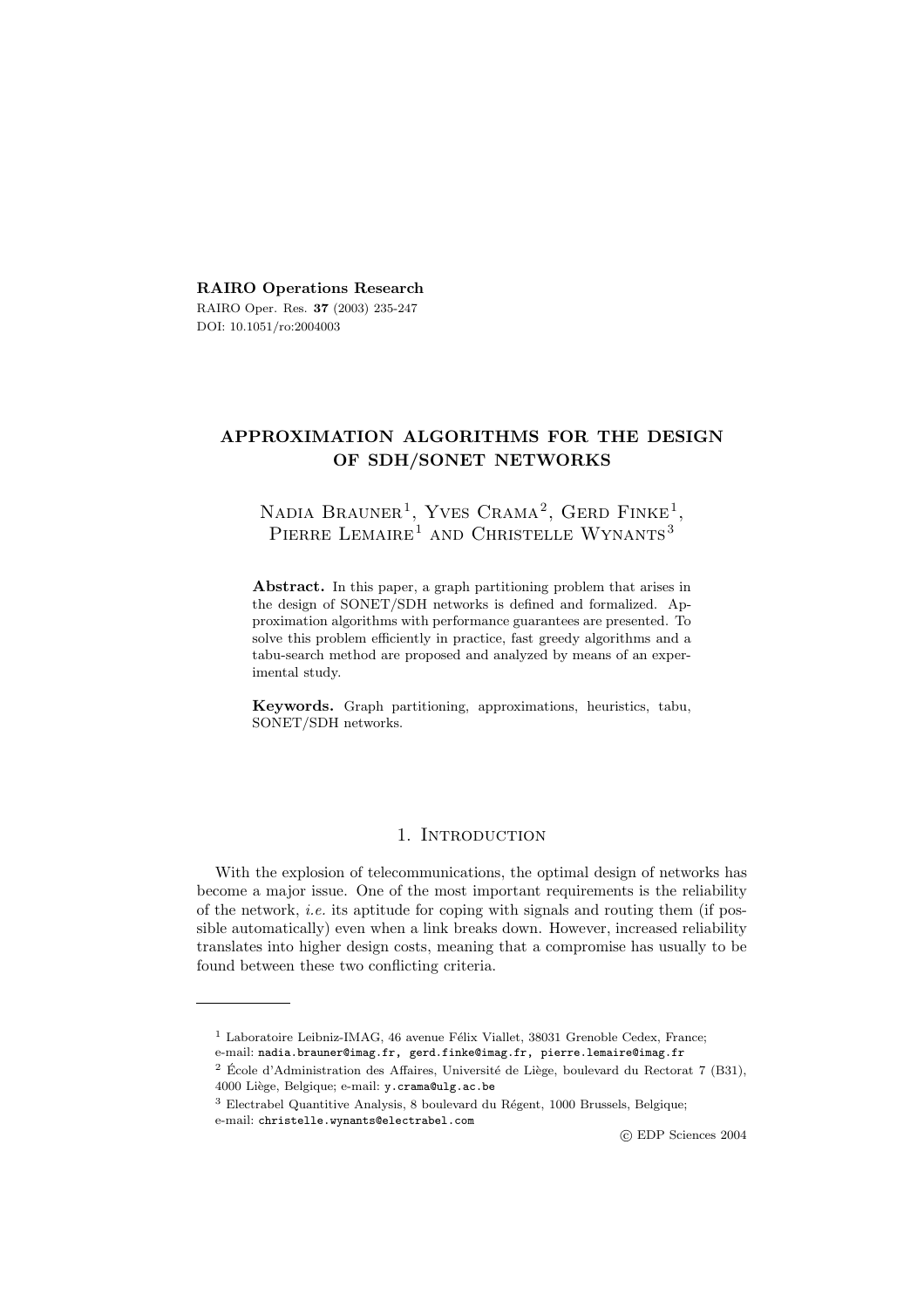

FIGURE 1. A unidirectional self-healing ring.

A *Synchronous Digital Hierarchy* (SDH), also known as a *Synchronous Optical NETwork* (SONET)<sup>1</sup>, is a widely-used solution which meets both technical and economical expectations. Such a network is based on basic elements called *Self-Healing Rings* (SHR): nodes of the demand graph are gathered together and physically linked, so as to form cycles, by two separated fibers of opposite direction. At every node, an *Add/Drop Multiplexer* (ADM) is capable of detecting a failure and accordingly rerouting signals along one of the two fibers.

Several protocols exist for SDH/SONET networks. We focus here on the European standard, based on unidirectional rings.

In this case, as illustrated by Figure 1, one fiber is dedicated for normal work, while the other is saved for the cases of failure. The demand between two nodes of a ring is thus routed all the way around the ring (for example: a demand from A to  $C$  goes through  $AB$ ,  $BC$ , and the opposite demand from  $C$  to  $A$  goes through all other links). As a consequence, an ADM must have a *capacity* large enough to be able to handle the sum of all demands in a ring.

Our purpose, in this paper, is to partition a demand graph into SONET/SDH rings at minimum cost.

For further details on SDH/SONET networks, the reader is referred to *The SONET Home Page* [25] and to Demetris Mili's webpage [21] for a more technical description. For precisions on the european standards, the European Telecommunications Standards Institute (ETSI) [5] publishes documentations, for instance [6, 7]. For a more complete view on SONET architectures, technologies, and design methods, see the book by Wu [24].

The reader is also referred to the following related references. Goldschmidt, Laugier and Olinick [13] deal with the problem of partitioning a demand-graph into SONET rings linked together by a "federal link"; Fortz, Sorianio and Wynants [8] propose a tabu-search heuristic for partitioning a demand-graph into SONET rings

<sup>1</sup>SDH is the name of the European standard; SONET is the american standard.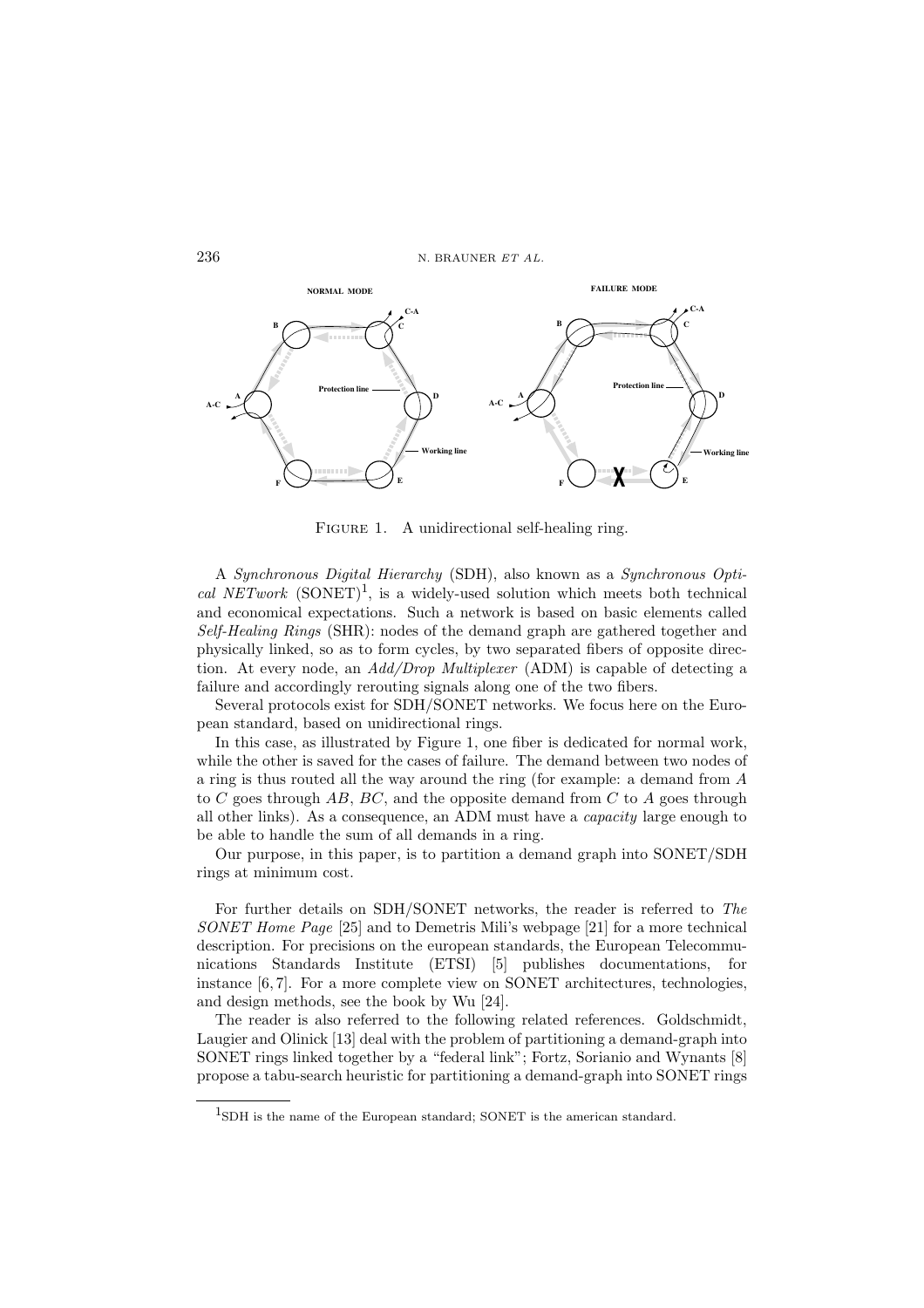of different capacities. In both cases, only the cost of creating a ring is considered. Other tabu-based solution techniques are proposed by Laguna [17] and by Aringhieri and Dell Amico [1]. Lee *et al.* [18] and Sutter *et al.* [23] propose alternative approaches to this problem, based on integer programming.

In the case of bidirectional SONET rings, once the rings are built, one must cope with the Ring Loading Problem of balancing demands one way or the other around a ring. This problem is well-solved in [16, 22].

In Section 2 we formally define the problem and give complexity results. Section 3 presents several approximation algorithms with performance guarantees. Sections 4 and 5 are dedicated to practical solution methods, namely fast greedy heuristics and a tabu search approach. The experimental behaviour and performances of these methods are analysed in Section 6.

# 2. The ADR problem

### 2.1. Formalization

We focus on the following problem: given a simple demand graph, we want to partition it into sub-graphs (rings) at minimum cost. Every demand must be satisfied (*i.e.*: the edge representing this demand must belong to a sub-graph representing a ring); a demand cannot be split but a node can be shared by several rings. A fixed cost  $r$  is imposed for creating a ring and a cost  $l$  is incurred for every node linked to a ring. We call a *r-link* (for "link to a ring") such a connection of a node to a ring. Moreover, each ring capacity is a constant C.

Formally, this leads to the following decision problem:

# **Assignment of Demands to Rings (ADR):**

**Instance:** a simple graph  $G = (V, E)$ , a demand per edge:  $d_e \in \mathbb{N}, \forall e \in E$ , a capacity  $C \in \mathbb{N}$ , costs  $r \in \mathbb{N}$  and  $l \in \mathbb{N}$ , a bound  $B \in \mathbb{N}$ ;

**Question:** is there a partition of the edges of G into R sub-graphs  $G_i = (V_i, E_i)$ such that:  $\forall i : \sum_{e \in E_i} d_e \leq C$  and  $l \sum_{i=1}^R |V_i| + rR \leq B$ ?

We shall also deal with a special case that we call ADRL (L means that only links have a cost) where demands are unitary and only the cost of linking a node to a ring is considered, *i.e.*:  $r = 0, l = 1$ . In the literature, this particular case is also called C-Edge-Partitioning Problem [12].

Let us point out that we only deal with the partition of the demand graph. The best way of connecting nodes within a ring is not considered here.

### 2.2. COMPLEXITY

Table 1 sums up complexity results for the ADR problem and some subcases. Most of these results are straightforward.

The polynomiality of the case  $C = 2$  is derived from an algorithm by Masuyama and Ibaraki [20] that finds an optimal decomposition of a graph into k-chains, for any positive k.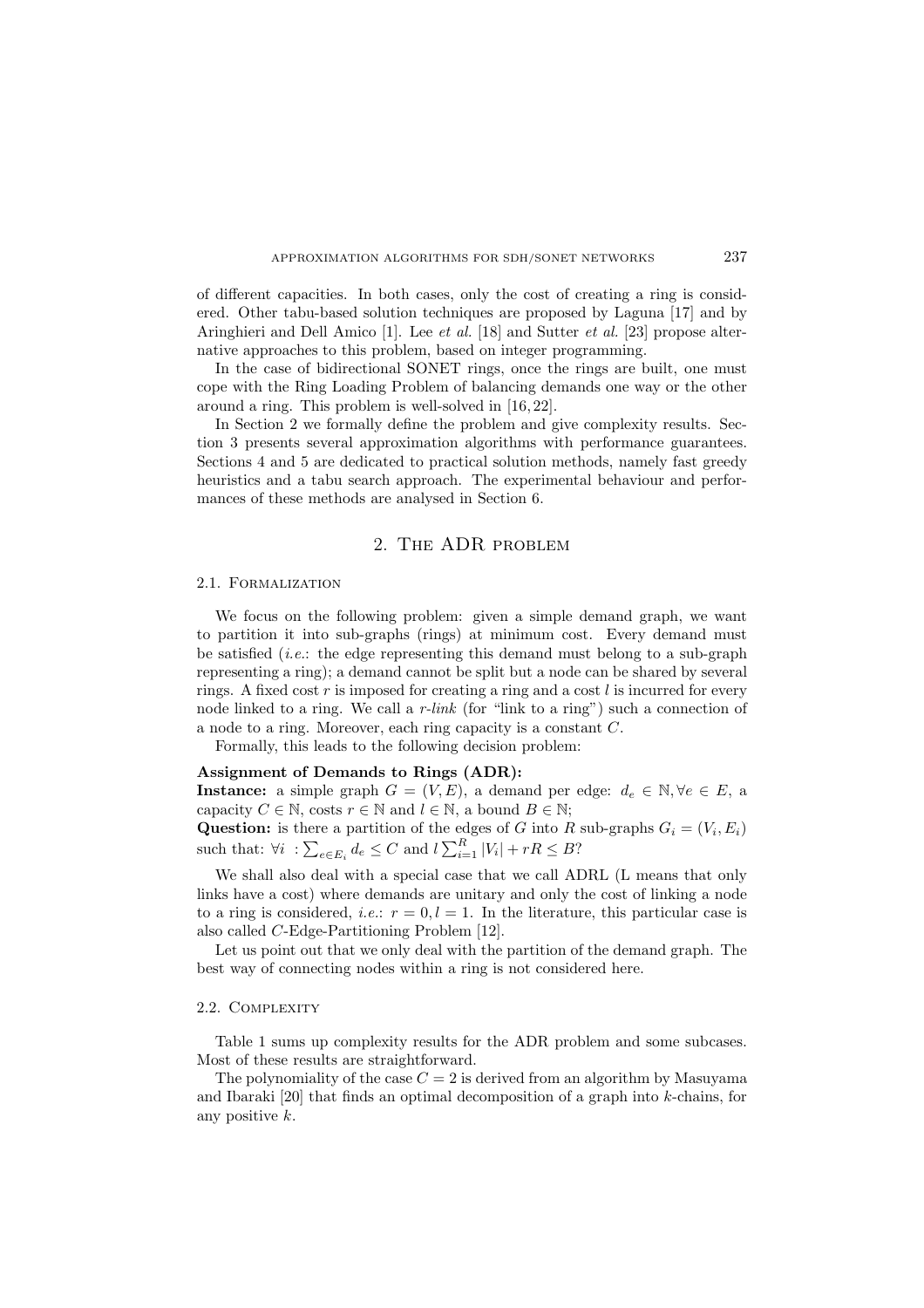| <b>Restrictions</b> |       |       |         | Complexity |                                        |                   |
|---------------------|-------|-------|---------|------------|----------------------------------------|-------------------|
| C                   | r     |       | demands | graph      |                                        |                   |
| $C=2$               |       |       |         |            | polynomial - $\mathcal{O}(m)$          | [2,12]            |
| $C=3$               |       |       | unitary | grid       | polynomial - $\mathcal{O}(m)$          | $\left[19\right]$ |
| $C=3$               |       |       | unitary | $K_{n,p}$  | polynomial - $\mathcal{O}(m)$          | $\left[19\right]$ |
| $C=3$               |       |       | unitary | tree       | polynomial - $\mathcal{O}(m)$          | 19                |
| $C$ even            |       |       | unitary | $K_{2,p}$  | polynomial - $\mathcal{O}(m)$          | 19                |
| C > 3               |       | $l=0$ |         |            | $\mathcal{NP}$ -complete (bin-packing) | $\left[9\right]$  |
| C > 3               | $r=0$ |       | unitary |            | strongly $\mathcal{NP}$ -complete      | [2, 12]           |

TABLE 1. Complexity results for ADR  $(m \text{ is the number of demands}).$ 

The  $\mathcal{NP}$ -completeness of the ADRL case when  $C = 3$  is given by a reduction from EPT (Edge Partition into Triangles [14]).

# 3. Approximations

In this section, we focus on the ADRL subcase, *i.e.* all demands are equal to 1, and the cost  $r$  is zero. With these assumptions we have the following lower bound on the value of a solution:

**Proposition 3.1** (see also Goldschmidt *et al.* [12]). Let  $G = (V, E)$  be a simple *graph and* S *be a solution of ADRL for* G*. If* L *is the total number of r-links in* S*, then:*

$$
L \geq \left\lceil \frac{1+\sqrt{1+8C}}{2} \right\rceil \frac{|E|}{C} \geq |E| \sqrt{\frac{2}{C}}.
$$

*Proof.* Let  $\mathcal{L}_d$  be the minimum number of r-links (nodes) of a ring satisfying d demands. That is,  $\mathcal{L}_d$  is the number of nodes of the smallest clique with at least d edges, so that

$$
\mathcal{L}_d \ge \min\left\{v \,:\, v \ge 0, \frac{v(v-1)}{2} \ge d\right\} \ge \left\lceil \frac{1 + \sqrt{1 + 8d}}{2} \right\rceil.
$$

A solution of ADRL for a capacity  $C$  is a partition of the demand-graph into subgraphs of at most  $C$  edges and the cost per edge of a ring of  $x$  demands is at least  $\frac{\mathcal{L}_x}{x}$ . Moreover the function  $x \mapsto \frac{\mathcal{L}_x}{x}$  is a decreasing function. Therefore, the cost per edge is at least  $\frac{\mathcal{L}_C}{C}$  and a solution costs at least  $\frac{\mathcal{L}_C}{C}|E|$ .

The second lower bound is a trivial approximation of the first one and is asymptotically equivalent to it.

The above bound is very pessimistic for most demand-graphs. However, it is tight if the graph can be partitioned into C-cliques.

This bound is the basis to establish the performance guarantees of some algorithms. The first one consists of using the Masuyama and Ibaraki decomposition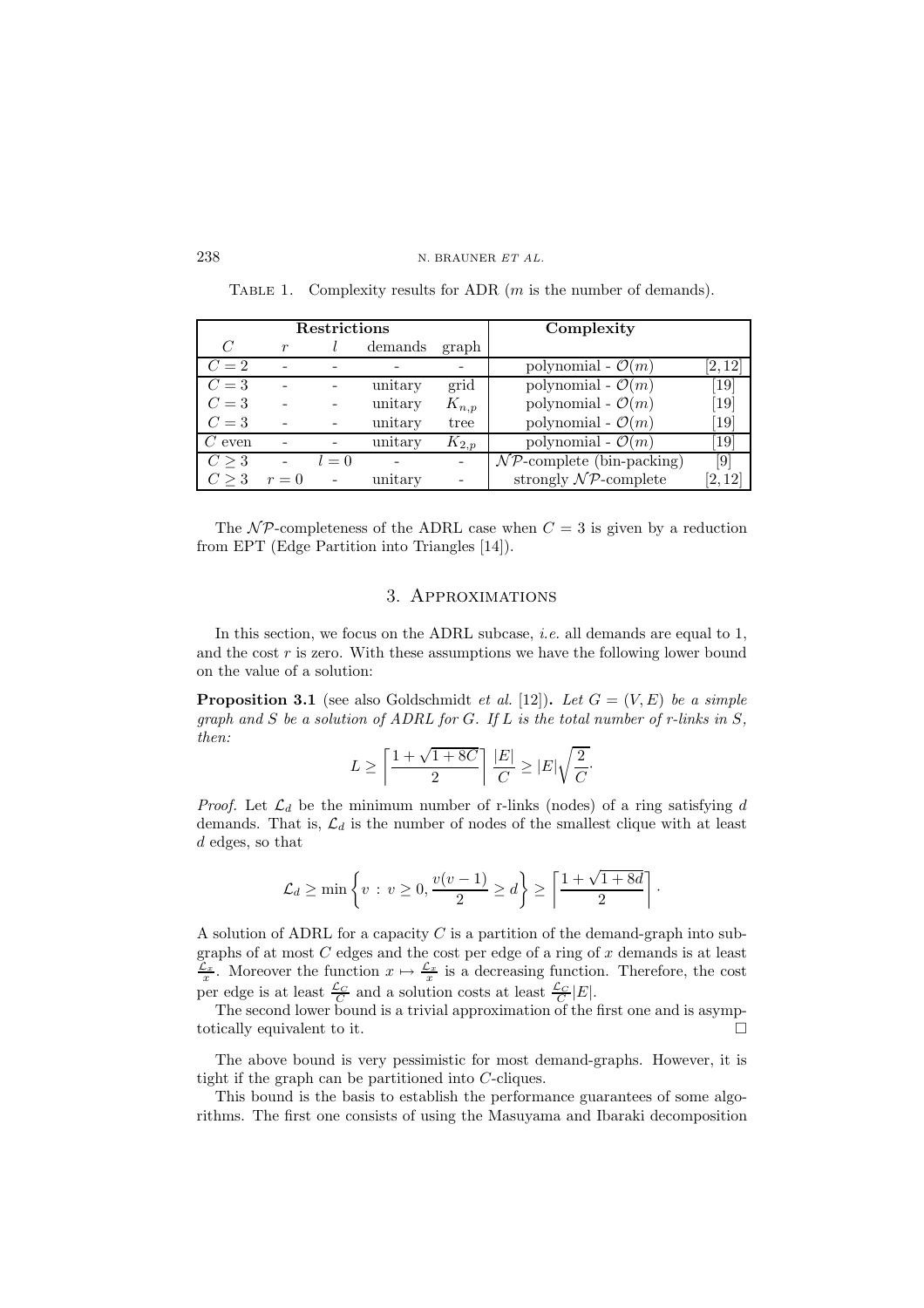of a graph into 2-chains [20]. It is an exact algorithm for  $C = 2$ ; for other cases, the following straightforward proposition holds:

**Proposition 3.2.** For every connected demand graph and for every capacity  $C \geq$ 3*, Masuyama and Ibaraki's algorithm for partitioning the edges of a graph into 2-chains yields a linear-time* α*-approximation for the ADRL problem, where:*

$$
\alpha = \frac{3C}{2\left\lceil \frac{1+\sqrt{1+8C}}{2} \right\rceil} \le \frac{3}{2} \sqrt{\frac{C}{2}}.
$$

In order to improve the performance, one can think of covering the graph with trees larger than 2-chains. There exists an exact algorithm for solving ADRL on a tree with capacity  $C = 3$  [19]. The solutions returned by such an algorithm have at most  $\frac{3m+1}{2}$  r-links and they can be used as approximations for any connected demand graph and any capacity  $C \geq 3$ . The result is a linear-time  $\left(\frac{3}{2} + \frac{1}{2m}\right)\sqrt{\frac{C}{2}}$ approximation. Even if the guarantee is similar, in practice this leads to better results than considering only 2-chains.

This approach of covering the demand-graph by trees has been extended by Goldschmidt *et al.* [12] to trees with  $\frac{C}{2}$  to  $C$  edges. They proved the following result:

**Proposition 3.3** (Goldschmidt *et al.* [12])**.** *There exists an algorithm that parti* $tions$  *a graph into trees of*  $\frac{C}{2}$  *to*  $C$  *edges, and this gives a linear-time*  $\alpha$ *-approximation for the ADRL problem, with:*

$$
\alpha = \sqrt{\frac{C}{2}} + \sqrt{\frac{2}{C}}.
$$

Here is another approximation algorithm, based on a completely different approach even though it also produces trees of at most C edges. It is easy to see that splitting an Eulerian path – assuming there is one – into subpaths of length at most C provides a feasible solution for ADRL with cost at most  $|E| + \left[\frac{|E|}{C}\right]$ . If the graph is not Eulerian, the same method holds, but we have to consider some additional splits: when an odd-degree node is reached, there may be no more unsatisfied demands to leave it. Every time this happens, a new ring must be started, thus implying an additional cost of 1; however, if we take care to start with an odd-degree node at the beginning of a ring or after a split, the number of additional splits cannot exceed  $\frac{\delta}{2}$ , where  $\delta$  is the number of odd-degree nodes in the graph. Altogether, the maximal cost is  $|E| + \left[\frac{|E|}{C}\right] + \frac{\delta}{2}$  and we get the following proposition:

**Proposition 3.4.** *The heuristic based on the search for an Eulerian path is a linear-time* α*-approximation for the ADRL problem, with:*

$$
\alpha=\left(1+\frac{1}{C}+\frac{1}{|E|C}+\frac{\delta}{2|E|}-\frac{1}{|E|}\right)\sqrt{\frac{C}{2}}
$$

*where* δ *is the number of odd-degree nodes.*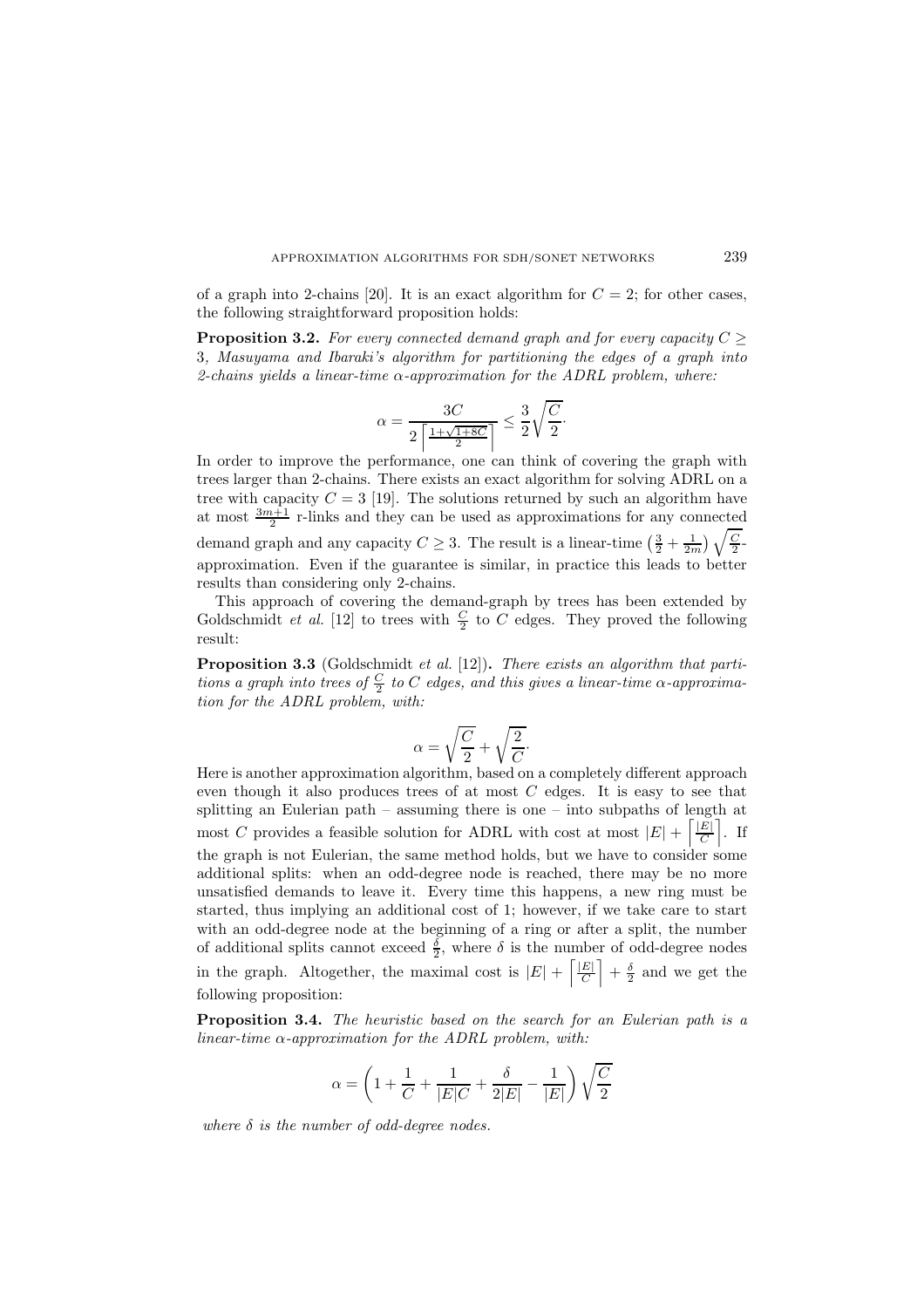This last algorithm has a better guarantee on Eulerian graphs, or when  $C \leq$  $\frac{|E|-1}{\sqrt{2|E|}}$  $\frac{E|-1}{2|E|-1}$ , than the algorithm by Goldschmidt *et al.* [12].

All those approximations build trees and their performance ratio is indeed the ratio between the number of nodes per edge for a tree and for a C-clique, which is very pessimistic.

Another completely different approach is to consider the ADRL problem as a Set-Covering problem. Then the well-known Greedy Algorithm for set-covering can be applied. This algorithm is a  $ln(C)$ -approximation in the general case [4] and a ln  $\left(\sqrt{\frac{C}{2}}\right)$ -approximation for ADRL [3]. This algorithm, however, is based on the search for a minimum-cost ring at each iteration, which is a  $\mathcal{NP}$ -hard problem if the capacity  $C$  is not fixed.

# 4. Greedy algorithms

We now turn to a practical efficient solution of the ADR problem with no restriction. Two main approaches are considered: first we focus on the number of rings, second on the number of r-links. An experimental comparison of these heuristics can be found in Section 6.

#### 4.1. Adaptation of the FFD algorithm

One can remark that, when the cost for a r-link is null  $(l = 0)$ , and approximately when  $l \ll r$ ), the structure of the demand-graph does not matter anymore and ADR is a Bin-Packing problem [9]. It is therefore natural to look for an adaptation of the well-known and efficient First-Fit Decreasing  $(FFD)$  algorithm<sup>2</sup> [15], which provides a guarantee of creating no more than  $\frac{11}{9}R^* + 4$  rings, where  $R^*$  is the minimum number of rings in a feasible solution. FFD is thus a  $\frac{11}{9}$ -approximation algorithm for the case:  $r = 1, l = 0$ .

In order to integrate the cost of a r-link, several alternatives have been tried. First, we refine the sorting of the demands: among the set of equal-value demands, we sort them according to their endpoints so that adjacent demands are more likely to be considered successively and put into the same ring. The second alternative consists in taking some freedom with the FFD rules, and not putting a demand in the first ring that can contain it, but in the one which maximizes the number of common endpoints among such rings.

<sup>&</sup>lt;sup>2</sup>The FFD algorithm is a mere application of the rules:  $"(1)$  sort the demands in non-increasing order and (2) assign each demand to the first ring that can contain it".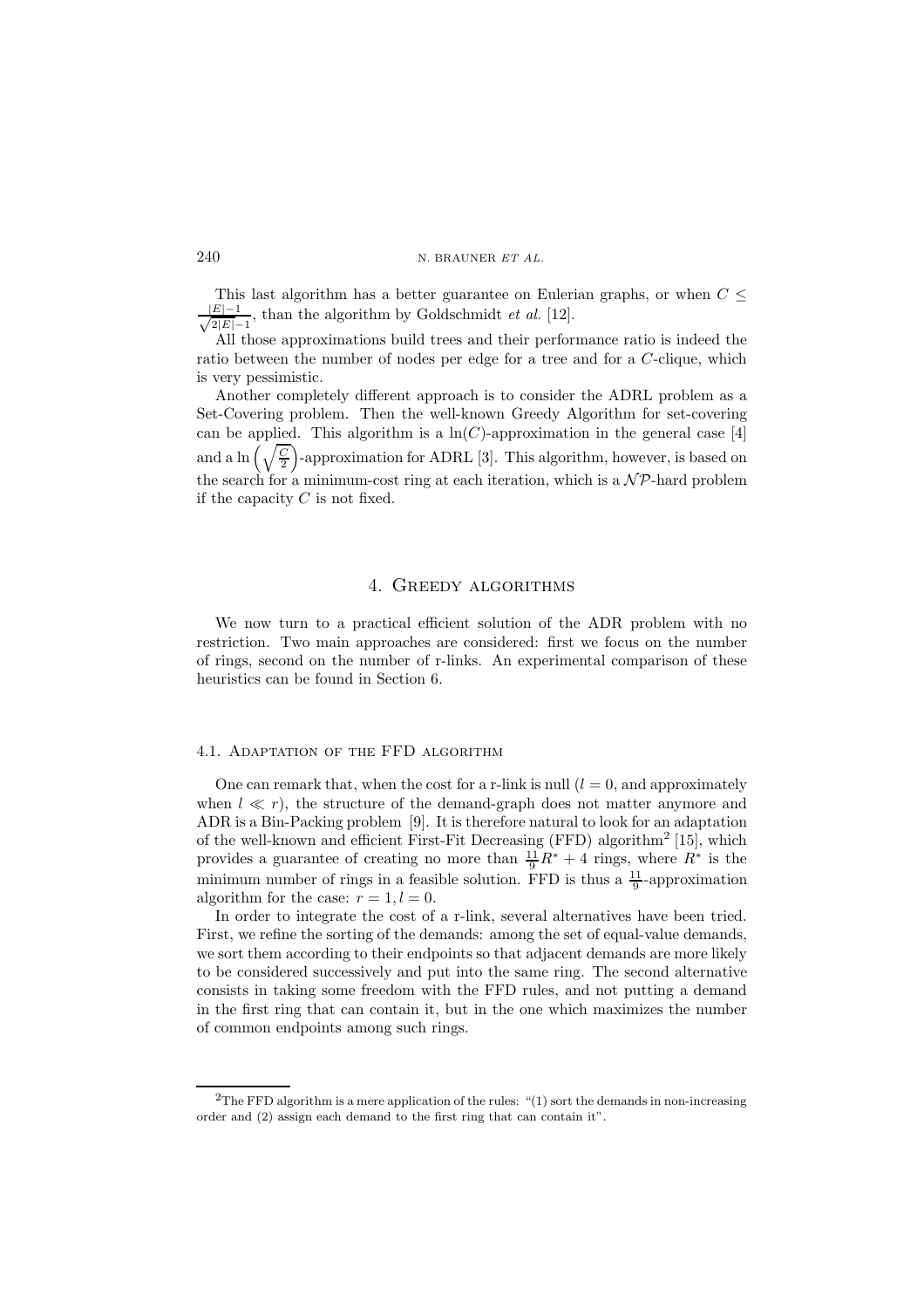#### 4.2. Looking for a small number of r-links

The second approach favors a small number of r-links.

The first algorithm consists in greedily adding the "best node" to the current ring, that is the node that allows to satisfy the greatest sum of demands, without exceeding the capacity constraint.

Another greedy algorithm consists in adding the "best demand" to the current ring, that is the greatest demand among those which have the largest number of nodes in the current ring, and which can be added without violating the capacity constraint. To speed up the algorithm, one may consider only the demands which are adjacent to the latest one. This simplification turns out, not only to be faster, but also to deliver slightly better solutions than the original method.

In addition to this algorithms, we also adapted the eulerian-path based approach (described in the previous section) to design another algorithm, which works for any demands and costs.

### 5. A tabu method for the ADR problem

In the previous section, we presented several greedy algorithms to build feasible solutions for the ADR problem. We now try to improve those initial solutions by means of a meta-heuristic. We propose here a tabu-search method (for description and details about tabu-search methods, see Glover and Laguna [10, 11]). The experimental study of the behaviour and the performances of this tabu-method can be found in Section 6.

**Neighborhood:** the neighborhood of a solution is merely defined as the set of all feasible solutions that can be reached by exchanging one demand of a ring with one (or zero) demand of another ring.

The first quality of this neighborhood is its size which permits quick iterations. There is however a major drawback since the number of rings cannot increase. We therefore miss some possibly optimal solutions, since only the most promising solutions are kept. Therefore, a diversification step is added to allow a modification of the number of rings.

**Tabu list:** let us suppose that we have just exchanged demand  $d_1$  from ring  $R_1$ and demand  $d_2$  from ring  $R_2$  ( $d_2$  may be null, and thus only  $d_1$  is added to  $R_2$ ). We implemented three different tabu-lists.

The first rule forbids moving  $d_1$  or  $d_2$ . The second one forbids exchanging  $d_1$ for  $d_2$  (no matter which rings they are in). The third one forbids putting  $d_1$  back into  $R_1$  or  $d_2$  into  $R_2$ .

In all three cases, the movements are tabu for a fixed number  $n_t$  of iterations. Moreover, as those tabu-list management rules disallow more than the explored solutions, the aspiration mechanism [11] may be turned on and thus some unexplored but tabu solutions may be considered if they are better than the best one so far.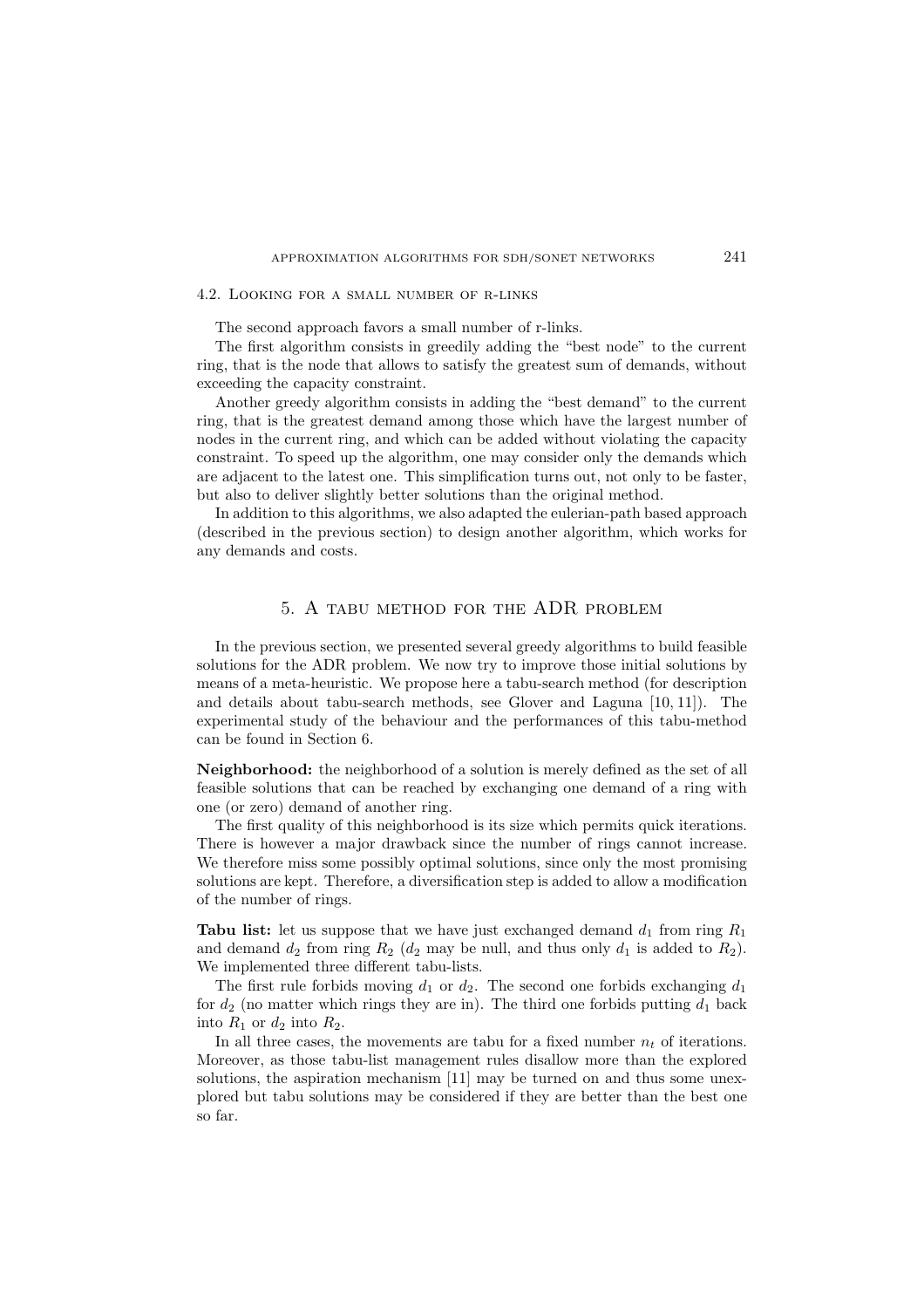**Diversification:** we perform a diversification step, when no better solution has been found for too long, as follows. First, every ring is split into  $p$  parts, and each demand is assigned to a part randomly with equal probability. Then all those parts are greedily merged into new rings according to their common vertices. This procedure may increase the number of rings, but not much, and thus it balances the drawback of the neighborhood.

In our implementation of the tabu-search, every procedure is parameterized (including the greedy algorithm used for the initial solution) and every strategy described above can be used.

# 6. Empirical results

In this section, we present an experimental study of the solution methods described above. All procedures have been coded in  $C_{++}$  and run under Linux on a Pentium III with 256Mo RAM. The programs, as well as the tests, are available from the web (http://www-leibniz.imag.fr/~lemaire/).

### 6.1. THE DATA

The algorithms have been tested on several kinds of generated instances.

The "Gnp" and "geometric" instances are taken from Goldschmidt *et al.* [13] and tend to represent real instances. These graphs are parameterized by their number  $n$  of nodes; every node is given a weight (1 with probability 0.8, and 2 with probability 0.2). An edge that connects two nodes of weights  $w_i, w_j$  carries a demand of  $w_i + w_j - 1$ . In a "Gnp" graph, two nodes are connected with a given probability  $p$ , independently of the other pairs of nodes. In a "geometric" graph, two nodes, uniformly distributed on a square, are connected if their Euclidian distance is less than a given bound  $L$ . Parameters  $p$  and  $L$  have been chosen so that graphs have a total demand of about 100. Ring capacity  $C$  for those graphs was chosen to be equal to 40 and 60.

In addition to those realistic graphs, we generated "purely" random graphs. Those "rand" graphs are parameterized by  $n, p$ , and  $d$ : they have n nodes, an edge has probability  $p$  to exist and, if it exists, it carries a demand uniformly distributed between 1 and  $d$ . Ring capacity  $C$  for those graphs was chosen to be equal to 25, 40 and 60.

We also used simple graphs, such as grids, bipartite complete graphs, and trees, with unitary demands and a ring capacity C of 3.

For every instance, we considered the different combinations of the costs  $r$  and  $l$ , taken in 0, 1 and 10.

A large number of other tests has been performed to find good tunnings for the algorithms. They do not appear here.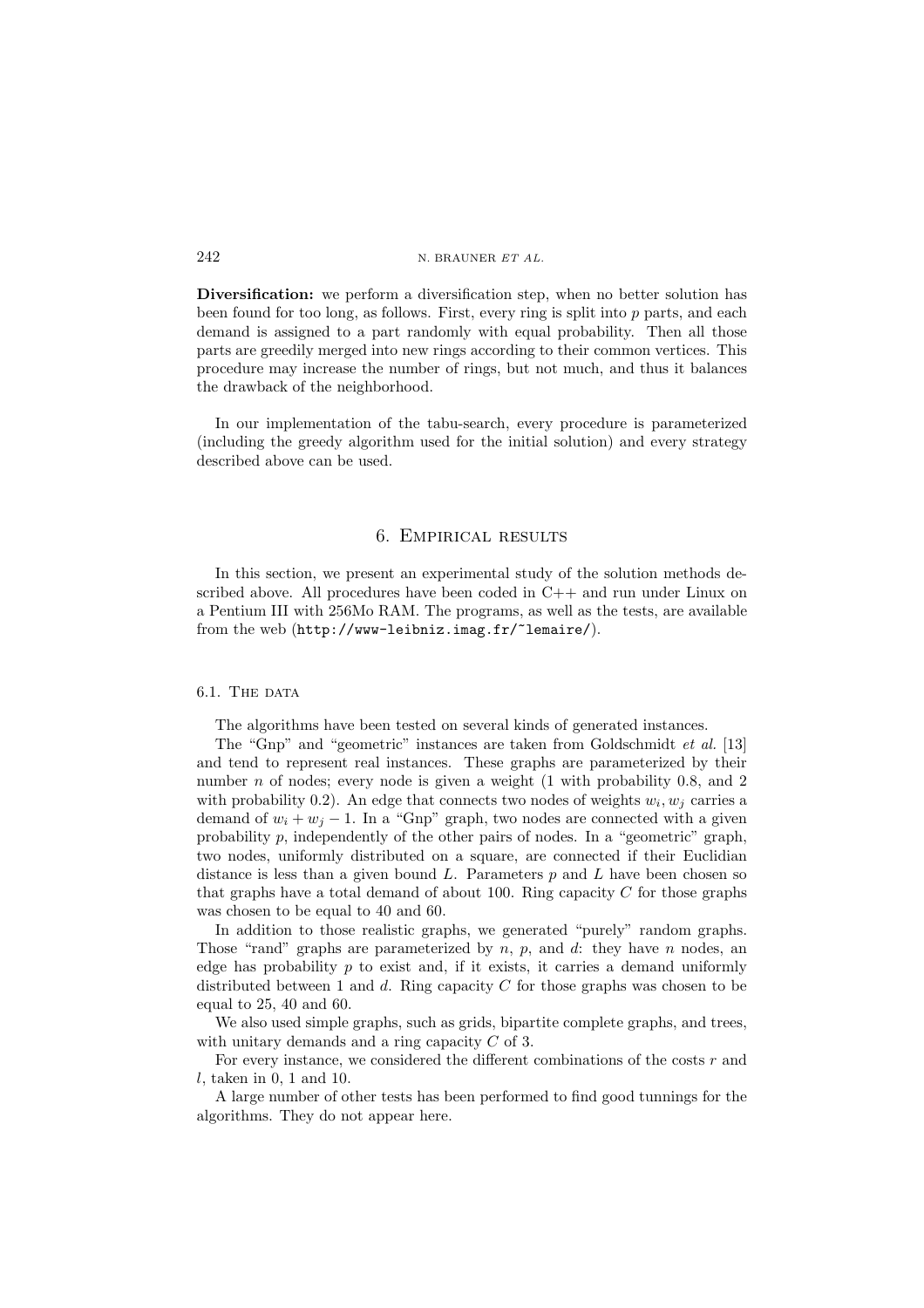# 6.2. The results

Many tests have been carried out in order to study the behavior of our tabu search method. What follows is a representative synthesis of all the gathered results.

*General behavior:* for almost every instance, the behavior is the same: most of the gain is obtained during the first iterations (but with some plateaux a puredescent heuristic would not go through). After this relatively short phase, there are few new best solutions found. However, this classical tabu-search behavior is dependent on the settings.

*Some good settings:* for nearly all instances, the third management rule for the tabu-list leads to the best results. As to the tabu list length, a value of  $n_t = 3\sqrt{|E|}$ , where  $|E|$  is the number of demands, yields good results, which may be slightly improved by increasing  $n_t$  slowly during the iterations.

The diversification of the solutions does deserve further work. Our method performs poorly if rings are split into only two parts. However, gains are obtained with 3 or 4 parts. Moreover, at least with unitary demands, to force a diversification at the beginning of the search is beneficial most of the time. For variable demands, it seems to be worthwhile to develop further refinements.

The initial solution does not seem to have a big influence on the final solution, as long as it is not too bad. That is, we can use any of our greedy algorithms.

Once we knew some good settings for the tabu-search, we have tested and compared the different heuristics: the FFD-based algorithm (FFD), the best-node algorithm (BN), the Eulerian-path based algorithm (EUL), the best-demand algorithm (BD), and the tabu-search (TS) on the instances described above.

The settings for TS were as follows. We used FFD as initial algorithm; we used the third management rule for the tabu-list and this list was set to a constant length of 15; we forced diversification after 500 unsuccessful iterations and then the rings were split in 3 parts. These settings were chosen since they appear to be good instance-independent settings for TS (see above).

From our tests, it appears that the cost r, for creating a ring, does not have a big influence on the behavior and on the relative performance of the algorithms (both the greedy algorithms and the tabu search). Indeed, the number of rings hardly changes from one solution to the other; hence the gain is made on the number of r-links. Apart from this cost, the other parameters of an instance are greatly influent, in particular the type of the graph. The main results are gathered in Tables 2–4, but the comments include additional results.

On simple instances, the algorithms perform well (*cf.* Tab. 2). On grids and bipartite complete graphs of unitary demands, EUL is always very close to the optimal value, with an average distance of 0.26%. BN is by far the worst on this kind of instances. On trees, BD takes the advantage over the other algorithms whereas FFD performs poorly.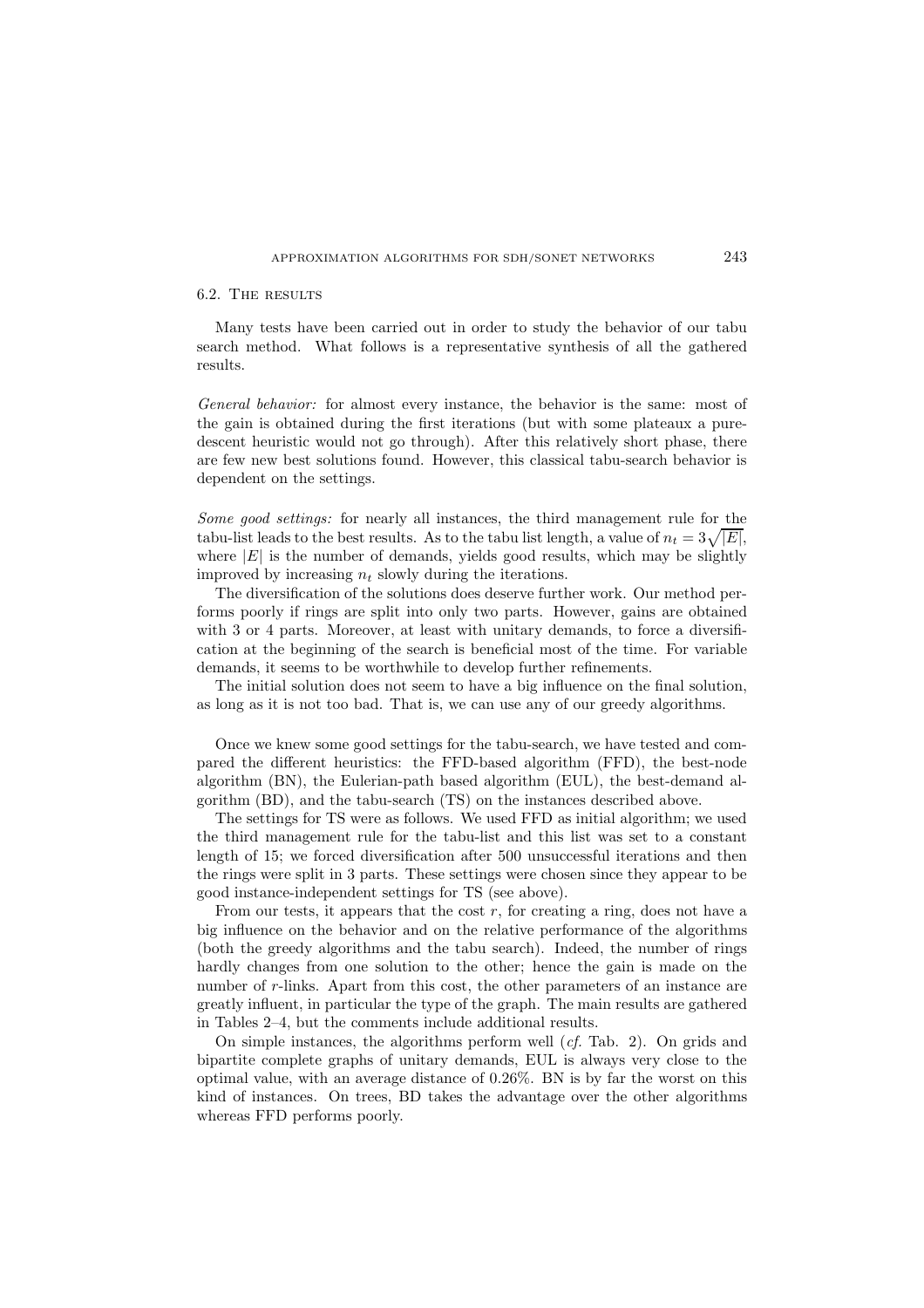Table 2. Performances of greedy and TS algorithms on simple instances with  $r = l$ . Gap is the gap to optimum, if known (grids and  $K_{n,p}$ , or to a good lower bound (trees).

| graph                | Е                                                    | algorithm  | $\%$<br>gap |
|----------------------|------------------------------------------------------|------------|-------------|
|                      |                                                      | <b>FFD</b> | 9.24        |
| grids                | $n = 3, 5, 10, 15, 20, 25, 50$<br>$p = 3, 5, 10, 15$ | BN         | 11.49       |
| $n \times p$         |                                                      | EUL        | 0.52        |
| $C=3$                |                                                      | <b>BD</b>  | 3.51        |
|                      |                                                      | $FFD+TS$   | 0.00        |
|                      |                                                      | <b>FFD</b> | 2.87        |
|                      | $n = 3, 5, 10, 15, 20, 25, 50$<br>$p = 3, 5, 10, 15$ | BN         | 14.07       |
| $K_{n,p}$<br>$C = 3$ |                                                      | EUL        | 0.00        |
|                      |                                                      | <b>BD</b>  | 1.03        |
|                      |                                                      | $FFD+TS$   | 0.00        |
|                      |                                                      | <b>FFD</b> | 11.24       |
| trees of $n$ nodes   |                                                      | BN         | 8.75        |
|                      | $n = 3, 5, 10, 15, 20, 25, 50$                       | EUL        | 7.10        |
| $C=3$                |                                                      | <b>BD</b>  | 4.84        |
|                      |                                                      | $FFD+TS$   | 1.69        |

Even without a good initialization, TS finds optimal solutions for all cases of grids and  $K_{n,p}$  in less than 500 iterations (in most cases in less than 100 iterations). On trees, it permits to reach quickly near-optimal or even optimal solutions.

On most realistic graphs, FFD is the best greedy algorithm and EUL the worst. However, the solutions given by the different greedy heuristics do not differ much, usually by less than 10%. On random graphs, FFD and EUL exchange their role: FFD is the worst, EUL the best, and this tendency increases as the graph becomes bigger and/or more dense (that is: with more edges for the same number of nodes). Indeed, for very big and dense graphs, EUL is by far the best greedy algorithm and FFD the worst (*cf.* Tab. 3).

TS permits a gain of at least about 10%, and generally more, over the best greedy solutions, with only few iterations (less than 500). Going on with TS for a longer time does not provide much improvement on realistic instances, but allows few-percent additional gains on random graphs (*cf.* Tab. 4).

The fact that TS mainly fails to find improved solutions after the first 500 iterations or so reveals the lack of efficiency of the diversification phase.

All the greedy heuristics are very quick and they all have good performances. Indeed they all outperform the best guarantees provided by the algorithms of Section 3 by about 60% on realistic graphs, and by more than 100% on big random graphs (*cf.* Tab. 3).

The two best greedy algorithms appear to be FFD and EUL, depending on the type of graph. An advantage of using these two heuristics together is that they are really complementary: when one performs poorly, the other one does very good.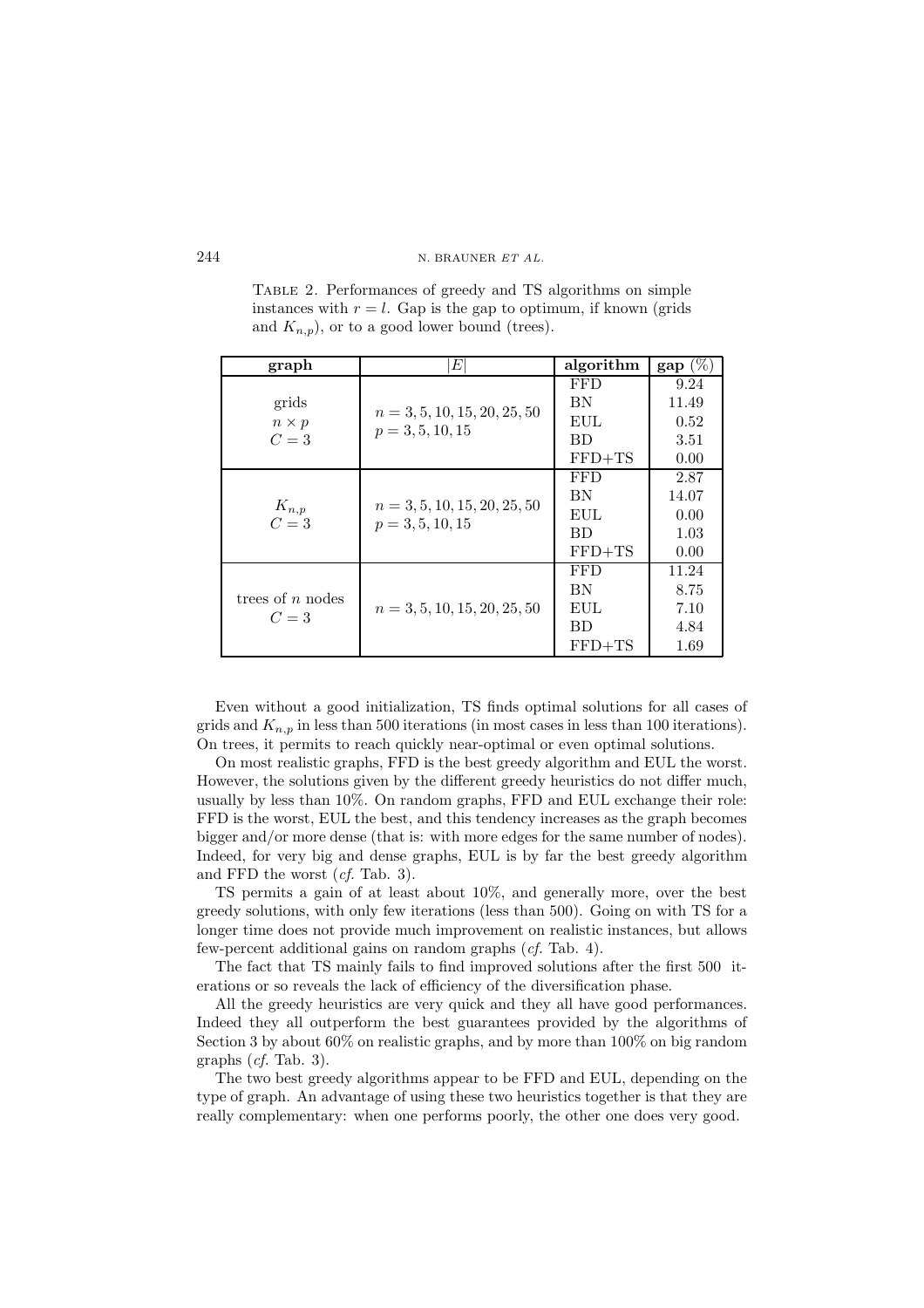Table 3. Performances of the greedy algorithms on realistic and random instances  $(r = 0, l = 1)$ . RP is the ratio with the best greedy solution; BG is the ratio with the best guarantee from Section 3<sup>3</sup>.

| instance                          | algorithm  | $CPU-time(s)$ | $\mathbf{RP}$ | $_{\rm BG}$ |
|-----------------------------------|------------|---------------|---------------|-------------|
| $6$ "gnp" graphs                  | <b>FFD</b> | 0.000         | 1.00          | 0.40        |
|                                   | BN         | 0.003         | 1.06          | 0.36        |
| $n = 15, p = 95$<br>$C=40$        | EUL.       | 0.000         | 1.06          | 0.37        |
|                                   | <b>BD</b>  | 0.002         | 1.03          | 0.34        |
| 6 "geometric" graphs              | <b>FFD</b> | 0.000         | 1.01          | 0.38        |
|                                   | BN         | 0.000         | 1.20          | 0.37        |
| $n = 15, d = 8$<br>$C=40$         | EUL.       | 0.002         | 1.09          | 0.38        |
|                                   | <b>BD</b>  | 0.002         | 1.14          | 0.35        |
| 6 "rand" graphs                   | <b>FFD</b> | 0.002         | 1.00          | 0.37        |
|                                   | BN         | 0.000         | 1.06          | 0.39        |
| $n = 15, p = 85, d = 5$<br>$C=40$ | EUL.       | 0.002         | 1.04          | 0.38        |
|                                   | <b>BD</b>  | 0.002         | 1.04          | 0.38        |
|                                   | FF D       | 0.010         | 1.35          | 1.18        |
| 6 "rand" graphs                   | BN         | 0.020         | 1.19          | 1.04        |
| $n = 75, p = 50, d = 5$<br>$C=25$ | EUL.       | 0.000         | 1.00          | 0.87        |
|                                   | ВD         | 0.050         | 1.22          | 1.07        |

Table 4. Performances of TS on instances of Table 3, for 1500 and 5000 iterations. The gain is (1) over the initial solution and (2) over the best greedy solution; BI is the iteration when the best solution was found.

| instance                                             | <b>liter</b> | <b>CPU-time</b> | $gain(\%)$       |                   | ВI           |
|------------------------------------------------------|--------------|-----------------|------------------|-------------------|--------------|
|                                                      |              | $(\mathbf{s})$  | $\left(1\right)$ | $\left( 2\right)$ |              |
| $6$ "gnp" graphs<br>$n = 15, p = 95$<br>$C=40$       | 1500<br>5000 | 1.6<br>5.3      | 19.67<br>19.67   | 19.34<br>19.34    | 377<br>454   |
| 6 "geometric" graphs<br>$n = 15, d = 8$<br>$C=40$    | 1500<br>5000 | 2.0<br>6.4      | 8.91<br>8.91     | 8.20<br>8.20      | 266<br>301   |
| 6 "rand" graphs<br>$n = 15, p = 85, d = 5$<br>$C=40$ | 1500<br>5000 | 1.0<br>3.2      | 42.12<br>43.57   | 20.96<br>22.95    | 846<br>2673  |
| 6 "rand" graphs<br>$n = 75, p = 50, d = 5$<br>$C=25$ | 1500<br>5000 | 188<br>629      | 36.67<br>39.92   | 1.15<br>3.52      | 1491<br>4428 |

<sup>&</sup>lt;sup>3</sup>Choosing  $r = 0$  unables this comparison; however this is not a limitation, since  $r$  do not seem to have a big impact on the solutions. Furthermore, the guarantees are computed using a lower bound instead of the optimal solution, and are thus optimistic.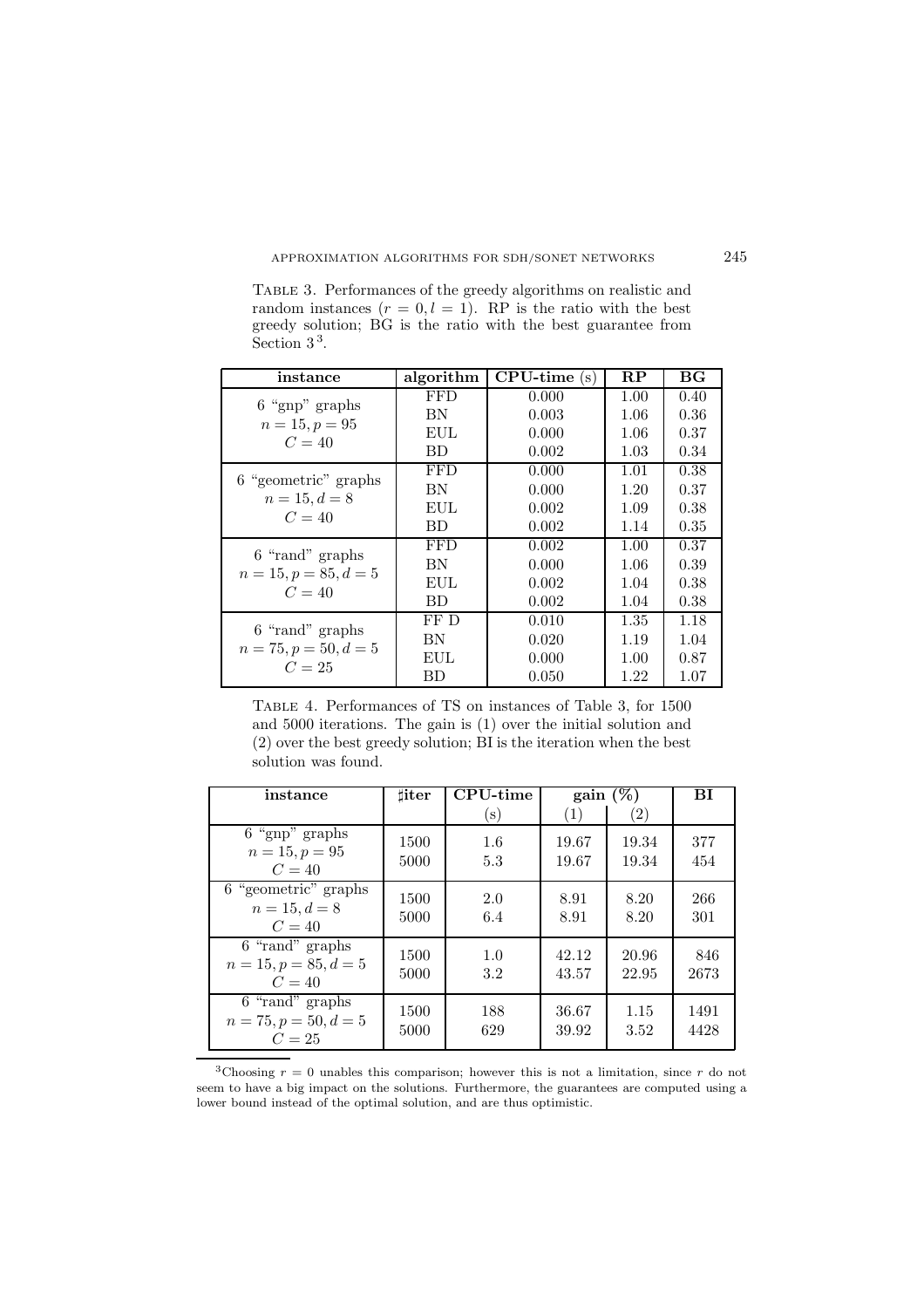TS, as it is implemented and with standard instance-independent settings, permits to achieve improvements of more than 10% on realistic instances in little time.

# 7. Conclusions and perspectives

In this paper, we have presented and formalized the ADR problem, which turned out to be  $\mathcal{NP}$ -hard. Several fast approximation algorithms for the particular case of ADRL have been recalled or introduced. An interesting point would be to find better bounds than the pessimistic ones proposed.

For practical solutions, fast and efficient greedy algorithms have been proposed, together with a tabu-search approach to improve the solutions they deliver. The results are good and the approach can be considered to be successful. However, the method leaves room for improvements. In particular, the diversification step deserves more attention; a dynamic management of the tabu list is also very promising according to some preliminary tests.

### **REFERENCES**

- [1] R. Aringhieri and M. Dell'Amico, *A Variable-Neighborhood Variable-Objective Tabu Search Algorithm for the SONET Ring Assignment with Capacity Constraints*. DISMI, Università di Modena e Reggio Emilia, 10 (2001).
- [2] N. Brauner, Y. Crama, P. Lemaire and C. Wynants, *Complexit´e et approximation pour* la conception de réseaux SONET/SDH. Technical Report 61, Les Cahiers du Laboratoire Leibniz-IMAG, (October 2002). http://www-leibniz.imag.fr/LesCahiers/
- [3] N. Brauner and P. Lemaire, *A Set-Covering Approach for SONET Network Design.* Technical Report 62, Les Cahiers du Laboratoire Leibniz-IMAG (October 2002). http://www-leibniz.imag.fr/LesCahiers/
- [4] V. Chv´atal, A Greedy Heuristic for the Set-Covering Problem. *Math. Oper. Res.* **4** (1979) 233-235.
- [5] ETSI. ETSI Telecom Standards. http://www.etsi.org
- [6] ETSI. Transmission and Multiplexing (TM); Synchronous Digital Hierarchy (SDH); Network protection schemes; Rings and other schemes. Technical specification (November 1997). ref: TS 101 010 v1.1.1.
- [7] ETSI. Transmission and Multiplexing (TM); Synchronous Digital Hierarchy (SDH); Network protection schemes; Types and characteristics. Technical specification (November 1997). ref: TS 101 009 v1.1.1.
- [8] B. Fortz, P. Soriano and C. Wynants, A Tabu Search Algorithm for Self-Healing Ring Network Design. *Eur. J. Oper. Res.* **151** (2003).
- [9] M.R. Garey and D.S. Johnson, *Computers and Intractability (A Guide to the Theory of NP-Completeness)*. W.H. Freeman And Company (1979).
- [10] F. Glover and M. Laguna, *Modern Heuristic Techniques for Combinatorial Problems*, *Chapter 3: Tabu Search*. C.R. Reeves, Blackwell Scientific Publications edition (1993).
- [11] F. Glover and M. Laguna, *Tabu Search*. Kluwer Academic Publishers, London (1997).
- [12] O. Goldschmidt, D.S. Hochbaum, A. Levin and E.V. Olinick, The SONET Edge-Partition Problem. *Networks* **41** (2003) 13-23.
- [13] O. Goldschmidt, A. Laugier and E.V. Olinick, SONET/SDH Ring Assignment with Capacity Constraints. *Discrete Appl. Math.* **129** (2003) 99-128.